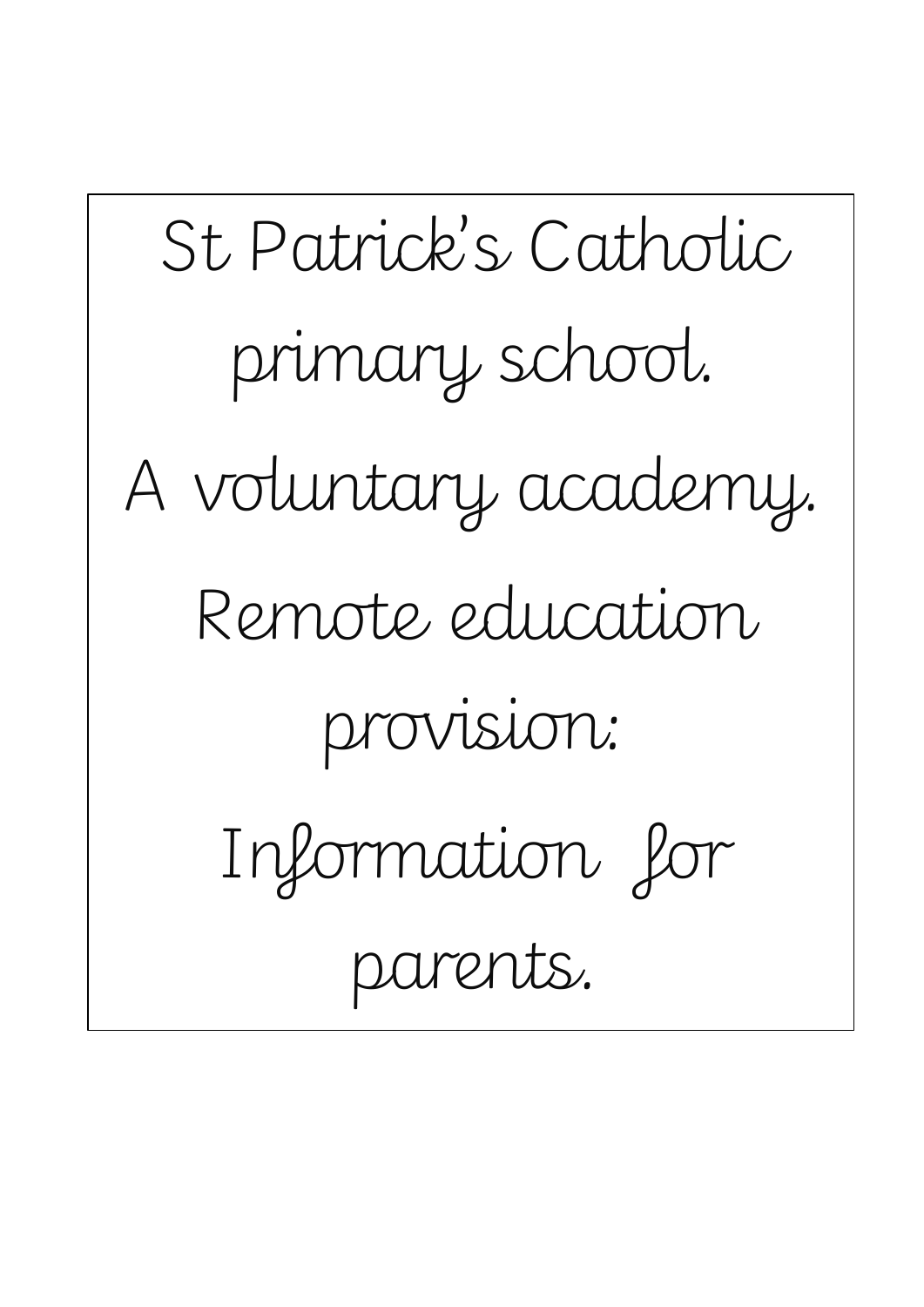# **Remote education provision: information for parents**

This information is intended to provide clarity and transparency to pupils and parents or carers about what to expect from remote education if local restrictions require entire cohorts (or bubbles) to remain at home.

For details of what to expect where individual pupils are self-isolating, please see the final section of this page.

## **The remote curriculum: what is taught to pupils at home**

A pupil's first day or two of being educated remotely might look different from our standard approach, while we take all necessary actions to prepare for a longer period of remote teaching.

### **What should my child expect from immediate remote education in the first day or two of pupils being sent home?**

From day one of pupils being sent home, they will be provided with a timetable of daily lessons. From either day two pupils will be provided with a timetable to show timings of online lesson.

### **Following the first few days of remote education, will my child be taught broadly the same curriculum as they would if they were in school?**

Please see below some statements that may be helpful. In this section, please delete all statements that do not apply, and add details if appropriate:

The same curriculum that is taught in school is also taught remotely wherever possible and when appropriate. However, we have needed to make some adaptations in some subjects. For example for art, music and PE the children will be provided with an example of an activity which can easily be completed within the home and with regular household items.

# **Remote teaching and study time each day**

### **How long can I expect work set by the school to take my child each day?**

We expect that remote education (including remote teaching and independent work) will take pupils broadly the following number of hours each day: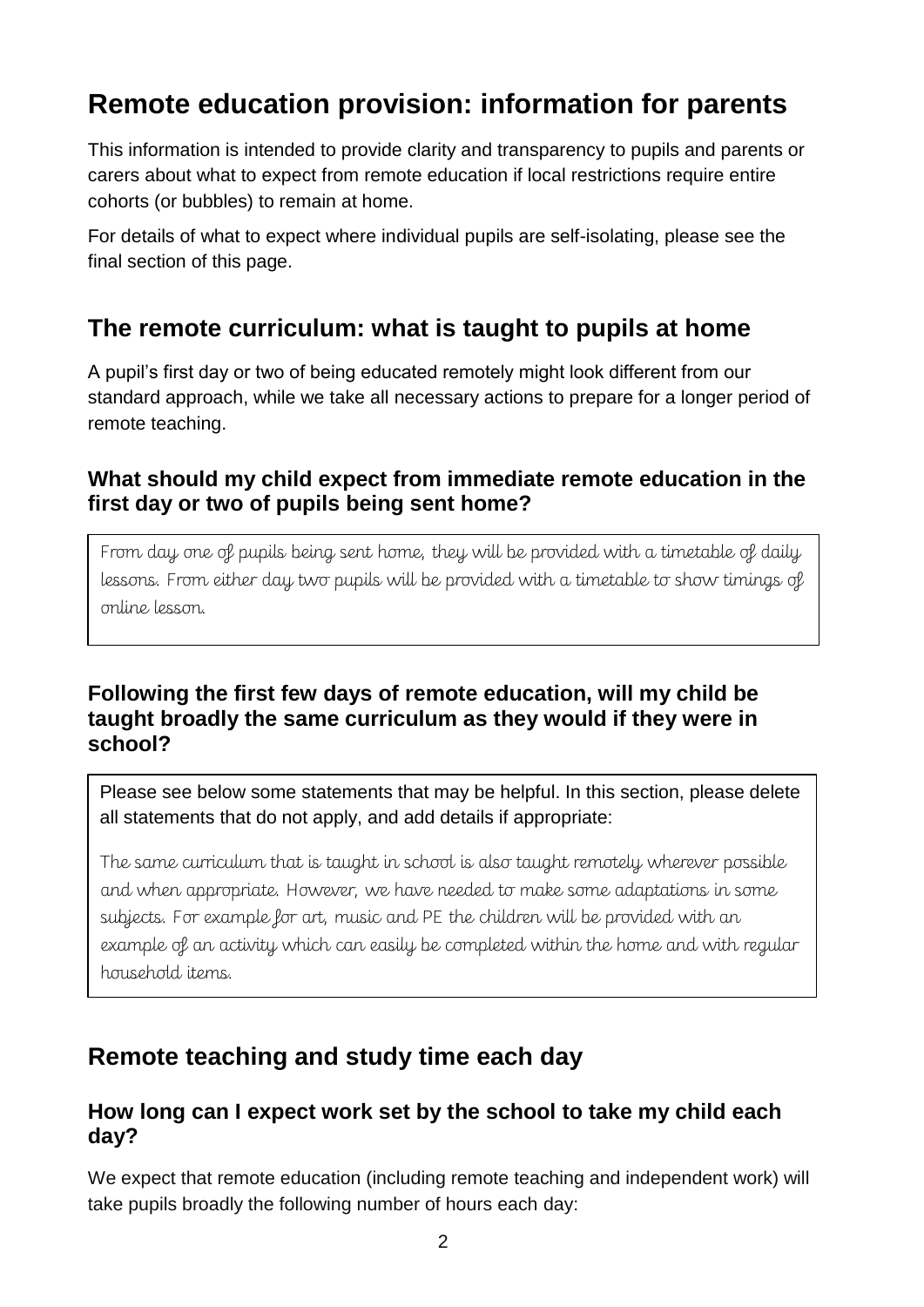| Primary school-aged pupils | FS/KS1- teaching online for 4 slots of<br>15-20 mins per day plus follow up<br>activities. There will also be 3<br>independent activities sent per day. |
|----------------------------|---------------------------------------------------------------------------------------------------------------------------------------------------------|
|                            | KS2- teaching online for 3 slots of 20-<br>30 minutes plus follow up activities.<br>There will also be 3 independent<br>activities sent per day.        |

### **Accessing remote education**

**How will my child access any online remote education you are providing?**

Via Teams

### **If my child does not have digital or online access at home, how will you support them to access remote education?**

We recognise that some pupils may not have suitable online access at home. We take the following approaches to support those pupils to access remote education:

If your child is sent home from school to isolate, please inform school immediately if you do not have access to a digital device. School will then organise the loan of a laptop or tablet or provide printed materials. Pupils can submit their work via teams or the class email address or if they are provided with printed materials these can be returned to school.

### **How will my child be taught remotely?**

We use a combination of the following approaches to teach pupils remotely: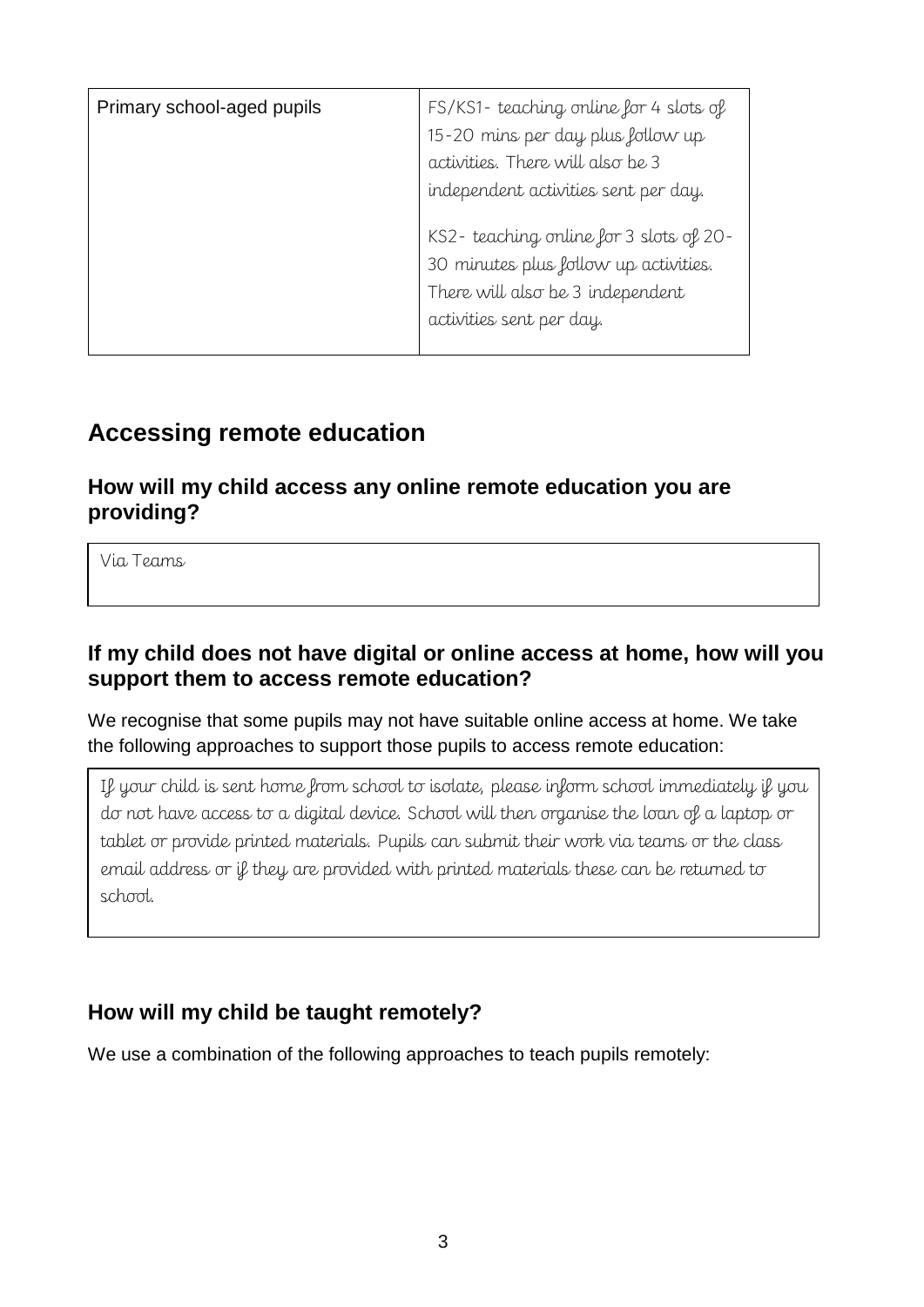St Patrick's use the following remote teaching approaches

- live teaching (online lessons) for English, Maths, RE, Topic, Science and PSHE
- Links to lesson provided by oak academy and other website
- Documents and powerpoints produced by teachers (e.g. workbooks, worksheets)
- commercially available websites supporting the teaching of specific subjects or areas, including video clips or sequences

## **Engagement and feedback**

### **What are your expectations for my child's engagement and the support that we as parents and carers should provide at home?**

Foundation stage, KS1 and lower KS2 children may need support in setting up online learning lessons. Once the lesson has started, parents do not need to stay with their children however behaviour expectations are the same as in the classroom.

Upper KS2 children should be able to access online lesson and learning independently.

It is expected that if possible children attend online lesson and engage with independent tasks set. There is an understanding that this is not always possible and individual families should contact school for support.

### **How will you check whether my child is engaging with their work and how will I be informed if there are concerns?**

A register of attendance during online learning is taken. Those children who are not attending will be contacted by the teacher or TA to support with engagement with work.

### **How will you assess my child's work and progress?**

Feedback can take many forms and may not always mean extensive written comments for individual children. For example, whole-class feedback or quizzes marked automatically via digital platforms are also valid and effective methods, amongst many others. Our approach to feeding back on pupil work is as follows: